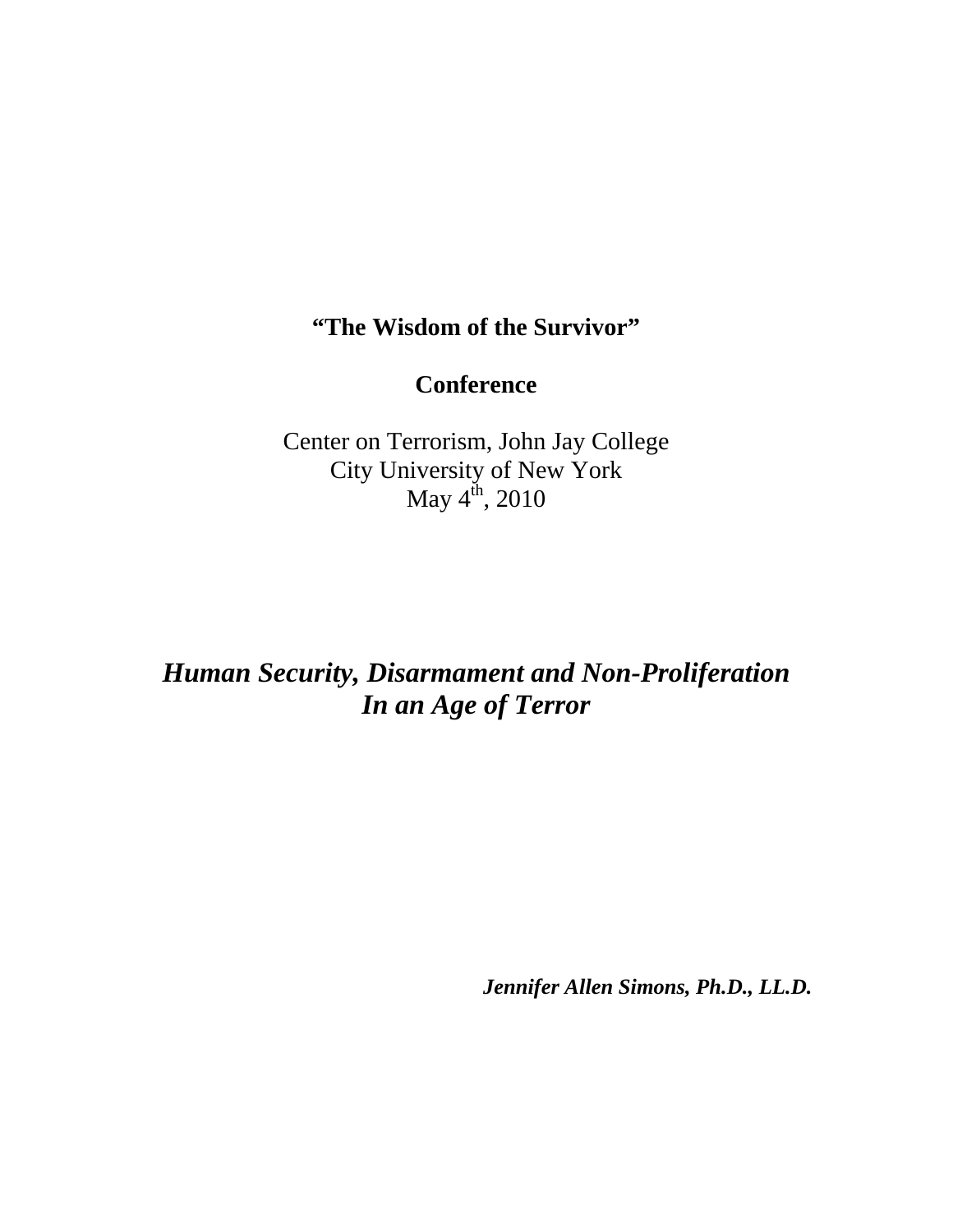My name is Jennifer Allen Simons. I am President of The Simons Foundation which, this year, is celebrating its twenty-fifth anniversary of working for the elimination of nuclear weapons.

I am very pleased to be one of the sponsors of this conference and to Chair this Panel on Human Security, Disarmament and Non-Proliferation in an Age of Terror. I am honored to be among this distinguished group on the panel, and welcome James Carroll, Natalia Mironova and Yuki Tanaka.

I have read the biographies of the speakers at this conference who survived the atom bombings of Hiroshima and Nagasaki, and I have listened to their stories of death, survival, suffering and of lifelong debilitating illness. Their suffering makes me feel physically ill. And I am filled with admiration for their courage and perseverance, and for the courage and perseverance of the citizens of Hiroshima and Nagasaki, who travel the world in their ongoing attempts to have people understand the consequences for humanity of the atom bombings of Hiroshima and Nagasaki – and of their endeavours to have this weapon of terror banned for all time.

Too, ingrained in my memory are the television images of the terrorist aerial attack on the World Trade Centre – images of terrified people, minute figures high in the upper reaches of the building, desperately waving for help. And the sight of those who jumped to their deaths still fills me with horror.

The connection between these two acts of mass atrocity resonates in me because I was in New York during the first terrorist attack in the World Trade Center garage. And recently, General Jack Sheehan, former Supreme Allied Commander Atlantic for NATO and Commander-in-Chief for the U.S. Atlantic Command, told me that a nuclear weapon could be loaded on the back of a truck and some TNT added and driven into a building.

 Horrifying though the aerial attack was, I can easily imagine, too, the outcome if a nuclear weapon had been detonated from the truck in the first attack on the World Trade Centre. The one and a half million residents of Manhattan, and the hundreds of thousands who come into the city every day, would have suffered a fate similar to that of the people of Hiroshima and Nagasaki - hundreds of thousands of incinerations, deaths, debilitating injuries and life-long ill-health.

Most certainly, the bomb is designed for cities – the weapon of the industrial and postindustrial age – the weapon for the era of urbanization, the growth of large cities. Military installations do not require the massive destructive power of a nuclear weapon. The design and purpose for nuclear weapons is to target the most densely populated areas, to kill the maximum number of civilians and to destroy their habitats in what would constitute a crime against humanity and an act of genocide. And in contravention – negation even – of the International Humanitarian laws created to protect civilians in time of war.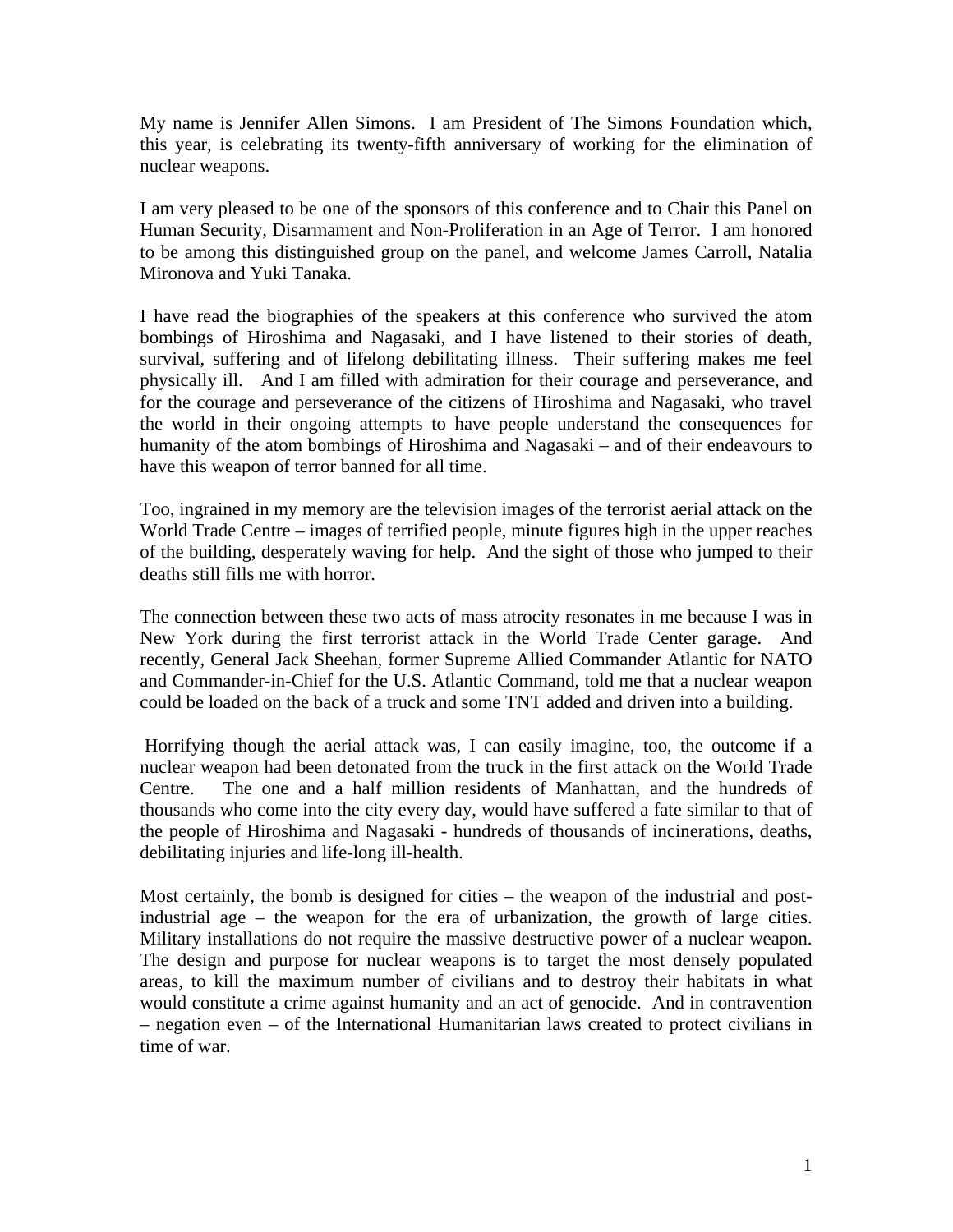Currently over half the world's people live in urban areas. In 2006, approximately 75% of the population in developed countries, live in cities. Developing countries are fast catching up with 40% of their populations residing in cities. This is most of the world's people.

It is true that most of the world's people are not under the *direct* threat of nuclear weapons. However, despite the end of the Cold War - the major urban centres of the United States and Russia are still threatened – targeted and the weapons on high-alert status.

The strategic plan for a targeted city is *to attack it*. And because it is targeted it could also suffer the fate of an accidental or mistaken launch. We are fortunate that since Hiroshima and Nagasaki this has not occurred.

It is illegal - under Article 56 of the 1977 Geneva Protocols – to attack a nuclear power plant with any kind of weapon. Yet it is not illegal to target a city with nuclear weapons. Nuclear weapons are not illegal. It is not illegal to manufacture, stockpile or target a city deemed of military interest. Nor is it illegal to threaten, and to use nuclear weapons if it is believed the survival of the state is at risk. They are not banned in these circumstances. $1$ 

There *are* laws banning nuclear weapons*. It is forbidden* to use nuclear weapons *where there are no people* – no populations. Article V of the Antarctic Treaty forbids nuclear explosions or disposal of radioactive waste in the Antarctic. Article I of the Seabed Treaty prohibits the emplacement of nuclear weapons and other weapons of mass destruction on the seabed and the ocean floor.Article IV of the Outer Space Treaty prohibits nuclear weapons on the moon and other celestial bodies. (Nuclear weapons, thus, are prohibited from planet earth. However, the treaty was written with a pre-Copernican mindset.)

So it is easy to make the connection that the sole purpose of nuclear weapons is to exterminate populations, their livelihoods and their habitats.

The consequences of the cruel and inhumane destruction of the cities of Hiroshima and Nagasaki and their citizens have, either not been absorbed by the military security establishments in the nuclear weapons states, or humane considerations do not enter into the strategic planning equation of military security, thus differing little from those of terrorist non-state actors, for whom the sanctity of even their own lives has no meaning.

President Obama acknowledged the responsibility of the United States for using the atom bombs and has pledged to lead the way to work for a world free of nuclear weapons*. "We must stand together"* he said, *"for the right of people everywhere to live free from fear in the 21st century. And as … the only nuclear power to have used a nuclear weapon, the United States has a moral responsibility to act."* 

 $\overline{a}$ 

<sup>1</sup> See Geoffrey Robertson, *Crimes Against Humanity*, 1999.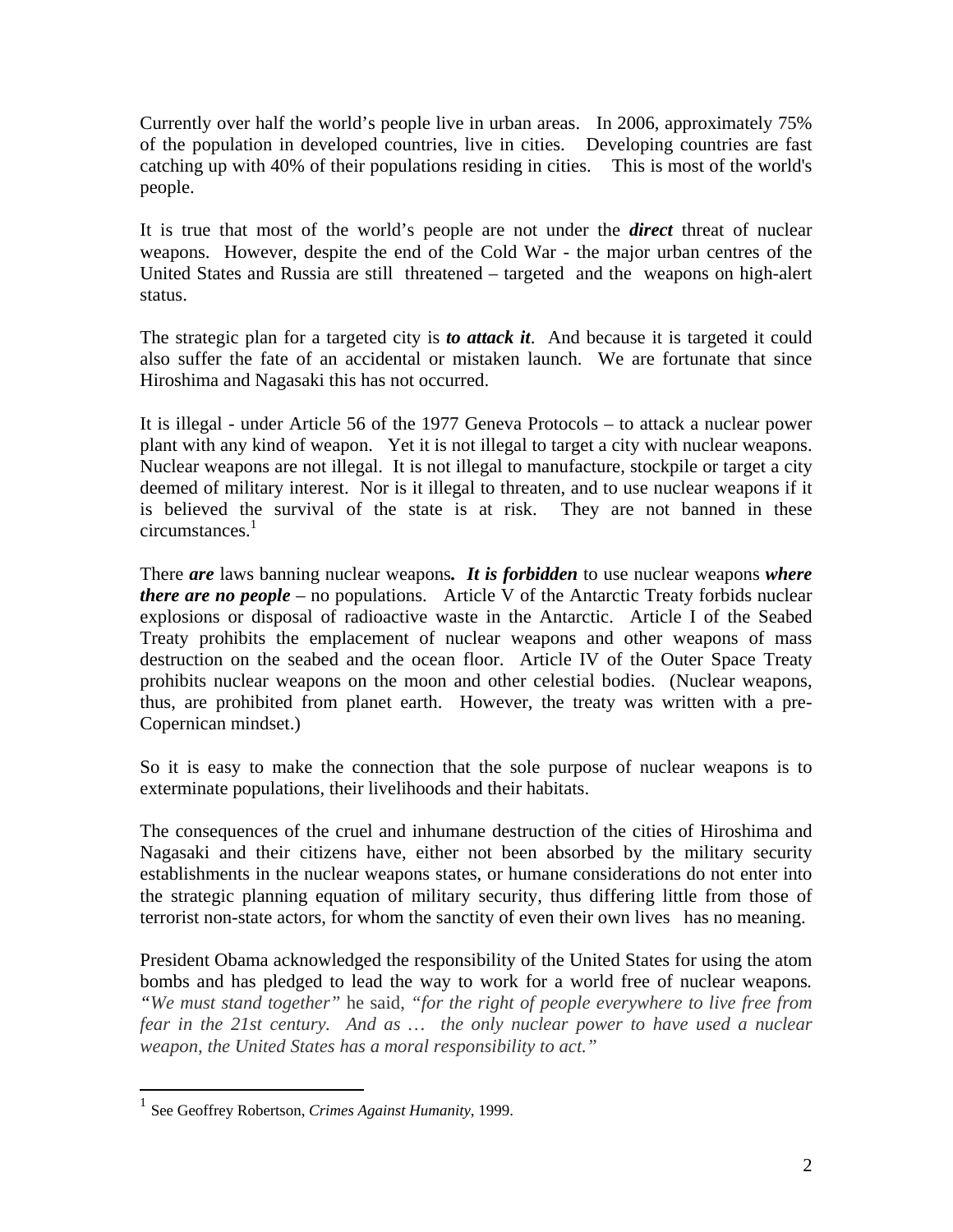There can absolutely be no doubt that President Obama will do his utmost to halt the proliferation of nuclear weapons; *and* do his utmost to ensure that terrorists will be unable to acquire them. Though the fear driving the current wave of nuclear concern is fear of acquisition by terrorists is – to use the current terminology, '*a real and present danger'* - we should be *equally* frightened by the possibilities of annihilation from the massive United States and Russian nuclear arsenals and the arsenals of the other nuclear powers.

 It is not clear how aggressively President Obama will act to rid the world of nuclear weapons. His words on disarmament - this equal third-part of the NPT "grand bargain" have been *hedged* from the beginning. The " *comprehensive agenda*" he articulated in his Prague speech is not to eliminate nuclear weapons but, rather to "*seek a goal"* for a nuclear free world.

Well, we all know that this goal has had official status since the birth of the United Nations, and that the opportunity has been there since the Baruch Plan of 1946. The fact that President Obama also said "*perhaps not within my lifetime*" – which places it *beyond history* – also suggests that he is not in a hurry to radically cut, eliminate to zero and prohibit nuclear weapons.

However, it is up to all of us to ensure that President Obama's grand gesture is not, and will not be, a symbolic one; that he will not be another Kennedy or Reagan, both of whom – and without doubt with the best of intentions – made similar statements but only incremental – though important - steps.

Therefore, we must take advantage of the significant opportunity afforded to us by the Obama presidency to *advance* the agenda *from* President Obama's " to seek the goal of a world free of nuclear weapons" *to* concrete actions to obtain global zero and prohibition of nuclear weapons for all time.

Richard Burt, the United States Chair of Global Zero, says that *all of* President Obama's *nuclear initiatives* - that is, the New START treaty, the Nuclear Security Summit and the Nuclear Posture Review - *seem designed to build a platform* [for the elimination of nuclear weapons – and is, in his view, *"strategically sound politics."* It is to be hoped that these cautious, minimal steps, nudging policy and action in the right direction, will help in transforming the mind-set from the Cold War to the new realities.<sup>2</sup>

Our task is to take President Obama seriously and to hold him to account. There has been an unprecedented global mobilization at all levels to finally rid the world of these genocide weapons.

Parliamentarians and Mayors around the world; host countries of US nuclear weapons calling for the removal of the nuclear weapons from their soil; The Famous Four, Schultz, Kissinger, Perry and Nunn; Global Zero signatories – an impressive group of former

 $\overline{a}$ 

<sup>2</sup> Richard Burt, "The Goal Remains Nuclear 'Zero', *The Wall Street Journal,* April 12/10